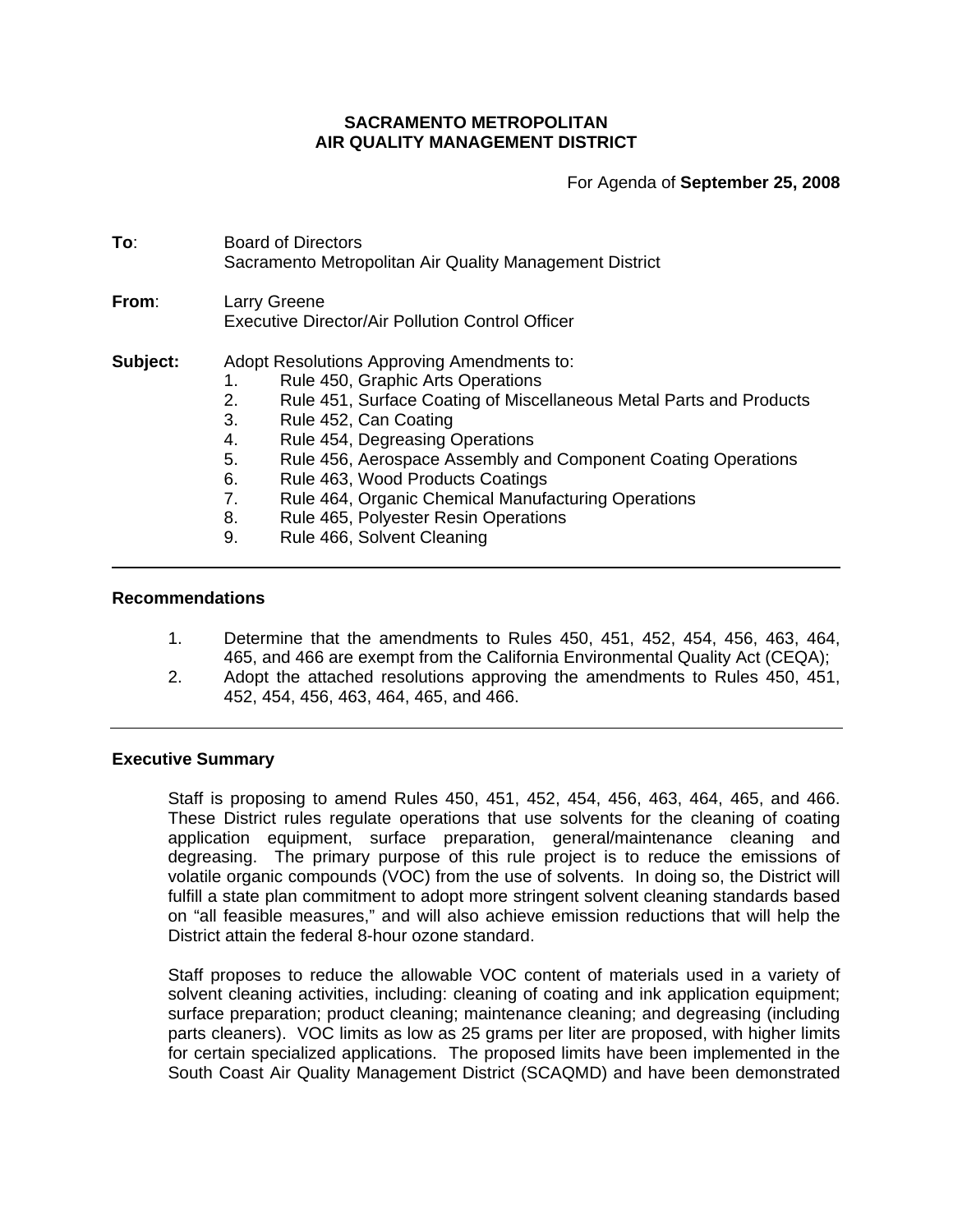> to be feasible. The San Joaquin Valley Unified Air Pollution Control District (SJVUAPCD) has also adopted these requirements.

> Staff is also proposing amendments to address potential issues identified by U.S. EPA regarding the approvability of these Rules into the State Implementation Plan (SIP) and to meet federal requirements for Reasonably Available Control Technology (RACT). The proposed amendments will conform to recent Control Technique Guideline documents (CTGs) that establish presumptive RACT for certain graphic arts operations regulated under Rule 450 and metal furniture coatings regulated under Rule 451.

## **Attachments**

| <b>Item</b>                                                                    | <b>Attachment</b> | <b>Page Number</b> |  |
|--------------------------------------------------------------------------------|-------------------|--------------------|--|
| Board Resolutions for Rules 450, 451,<br>452, 454, 456, 463, 464, 465, and 466 |                   | 10                 |  |
| Draft Rules 450, 451, 452, 454, 456,<br>463, 464, 465, and 466                 |                   | 29                 |  |
| <b>Staff Report</b>                                                            |                   | 149                |  |
| <b>Written Comments</b>                                                        |                   |                    |  |

Evidence of Public Notice **E** By Research E 379

The table below identifies the attachments to this memo.

## **Background**

The District is currently classified as a "serious" nonattainment area for the federal 8 hour ozone standard. Ground level ozone is a secondary pollutant formed from photochemical reactions of nitrogen oxides (NOx) and volatile organic compounds (VOCs) in the presence of sunlight. Ozone is a strong irritant that adversely affects human health and damages crops and other environmental resources. As documented by the U.S. Environmental Protection Agency (EPA) in the most recent Criteria Document for ozone (U.S. EPA 2006), both short-term and long-term exposure to ozone can irritate and damage the human respiratory system, resulting in:

- decreased lung function;
- development and aggravation of asthma;
- increased risk of cardiovascular problems such as heart attacks and strokes;
- increased hospitalizations and emergency room visits; and
- premature deaths.

In the 2003 Triennial Report, the District committed to adopt more stringent solvent cleaning standards to satisfy state plan requirements for "all feasible measures." SCAQMD Rule 1171, Solvent Cleaning Operations, was identified as the most stringent feasible measure to reduce emissions from solvent cleaning. These requirements have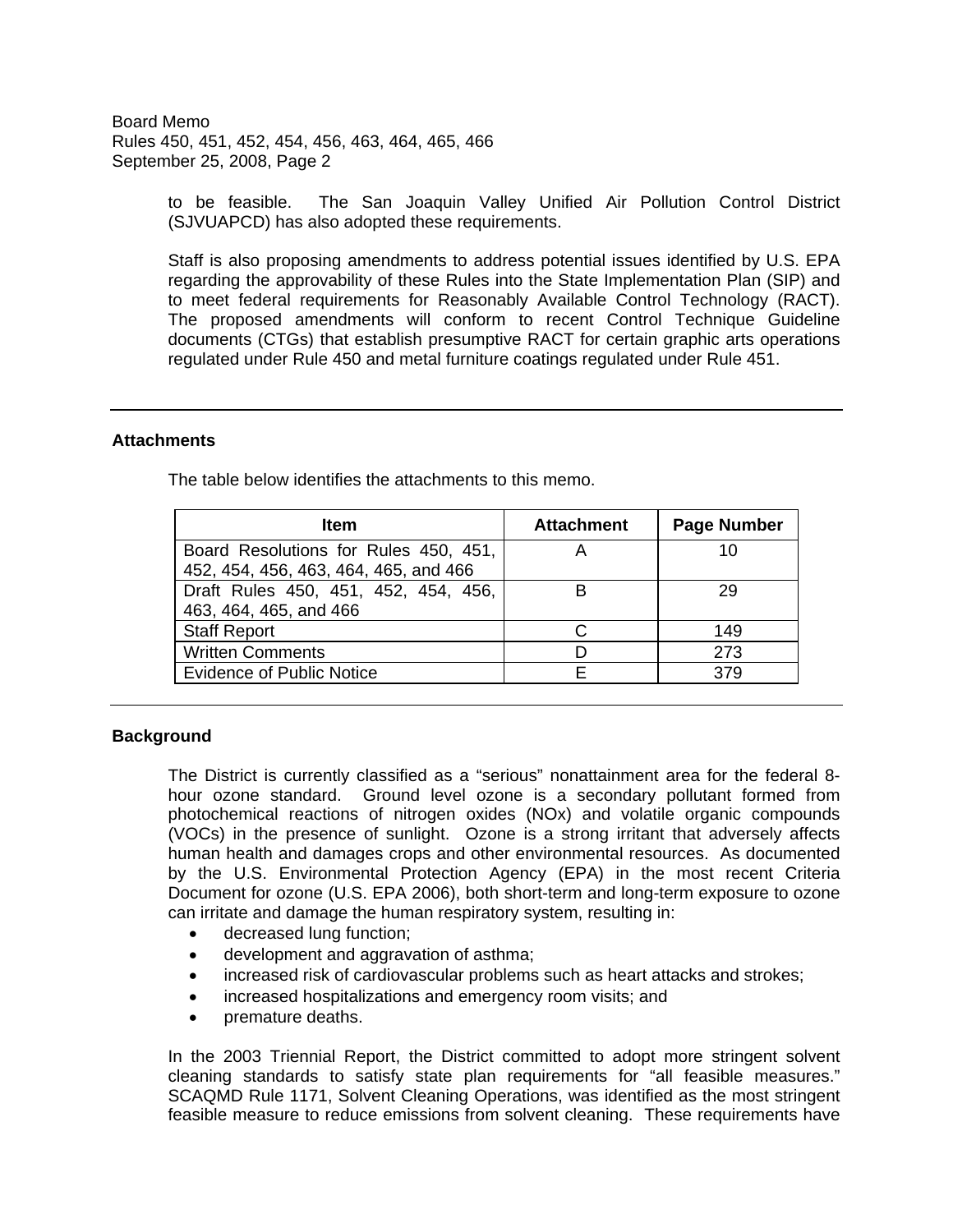> also been adopted by SJVUAPCD. The proposed amendments will fulfill the District's state plan commitment, and will achieve emission reductions that will help the District attain the federal 8-hour ozone standard.

> Section 182 (b)(2) of the federal Clean Air Act requires that for nonattainment areas classified as "moderate" or worse, states must revise their SIPs to include "reasonably available control technology" (RACT) for sources of VOC emissions covered by a CTG document issued after November 15, 1990 and prior to the area's date of attainment. The proposed amendments will address three recent CTGs have been issued by EPA that pertain to Rule 450, Graphic Arts Operations, and Rule 451, Surface Coating of Miscellaneous Metal Parts and Products.

> The CTG for Offset Lithographic Printing and Letterpress Printing, dated September 2006, provides control recommendations for reducing VOC emissions from the use of fountain solutions, cleaning materials, and inks in offset lithographic printing and cleaning materials and inks in letterpress printing. Recommended control methods include the use of add-on control equipment achieving the recommended control efficiencies, process modifications or work practices, and material reformulation or substitution using lower VOC materials.

> The CTG for Flexible Package Printing, dated September 2006, provides control recommendations for reducing VOC emissions from inks, coatings, adhesives and cleaning materials used in flexible package printing. Recommended control methods include the use of add-on control equipment achieving the recommended control efficiencies and material reformulation or substitution using lower VOC materials.

> The CTG for Metal Furniture Coatings, dated September 2007, provides control recommendations for reducing VOC emissions from the use of surface coatings on metal furniture. Recommended control methods include the use of add-on control equipment achieving the recommended control efficiencies, process modifications or work practices, and material reformulation or substitution using lower VOC materials.

> Staff has proposed amendments to Rules 450 and 451 to conform to the presumptive RACT established in these CTGs.

#### **Summary of Proposed Rule Amendments**

The major proposed rule changes are summarized below. Please refer to the staff report for more detail on the proposed changes.

**Rule 450, Graphic Arts Operations:** Rule 450 regulates VOC emissions from graphic arts operations, which include cleaning activities for flexographic, lithographic, and screen printing, and various other coating and laminating operations. This rule is being proposed for amendment in order to require that general cleaning and application equipment cleaning operations use cleanup materials with lower VOC content than previously allowed and to incorporate the relevant CTG requirements. The proposed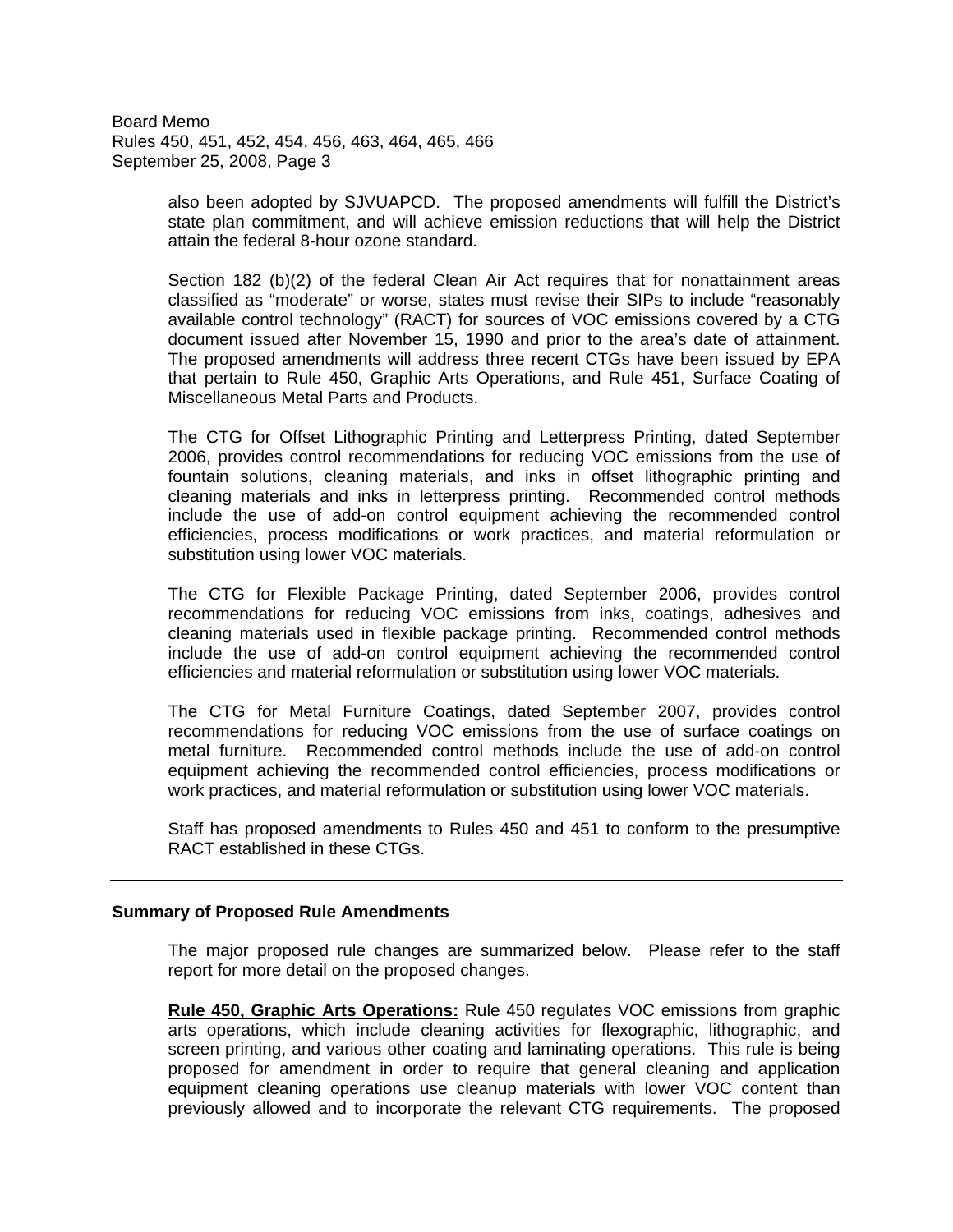amendments will:

- Lower the solvent VOC limits for several cleaning categories to as low as 25 grams per liter (g/l); and
- Eliminate the current VOC composite vapor pressure limits and all references to vapor pressure limits.
- For sources that emit more than 450 pounds of VOC per month, lower the VOC limits for fountain solutions.
- For sources that emit 25 tons of VOC or more per year, require control equipment for lithographic, letterpress, and flexible package printing operations.

**Rule 451, Surface Coating of Miscellaneous Metal Parts and Products:** This rule applies to coating, coating removal (stripping), surface preparation, and cleanup operations for miscellaneous metal parts and products. The proposed amendment will lower the VOC limit for surface preparation and cleanup materials to 25 g/l, lower the VOC limits for metal furniture coatings to as low as 275 g/l, and increase the emissions control equipment efficiency requirement to 90%.

**Rule 452, Can Coating Operations:** This rule applies to can coating operations, including surface preparation and cleanup. The proposed amendments will:

- Lower the VOC limit for cleaning to 25 g/l.
- Reduce the VOC content limits for two piece and three piece interior body sprays and end sealing compounds.
- Specify acceptable application methods.
- Increase emissions control equipment efficiency requirement to 90%.

**Rule 454, Degreasing Operations:** Rule 454 regulates VOC emissions from solvent degreasing operations. As defined in the rule, degreasing operations include vapor and non-vapor (cold) degreasing. This rule is being proposed for amendment in order to require that all degreasing operations use solvents that contain no more than 25 g/l of VOCs. This rule currently allows the use of airtight/airless cleaning system or emissions control equipment as alternatives to complying with the VOC limit. Staff proposes to retain the option to use an airtight/airless cleaning system. Staff also proposes to add an exemption for the degreasing of high-voltage microwave vacuum tubes.

**Rule 456, Aerospace Assembly and Component Coating Operations:** This rule limits VOC emissions from aerospace assembly and coating operations, which include coating removal (stripping), surface preparation and cleaning, and application equipment cleanup material. The proposed amendments to this rule will lower the solvent VOC limit for cleaning application equipment to 25 g/l.

**Rule 463, Wood Products Coatings:** This rule regulates VOC emissions from wood coating operations, including strippers used on wood products and surface preparation and cleanup materials. The proposed amendments will reduce the VOC limit for surface preparation and cleanup materials to 25 g/l. Additionally, Staff proposes to restrict the use of the emissions averaging provisions to non-major sources and allow only a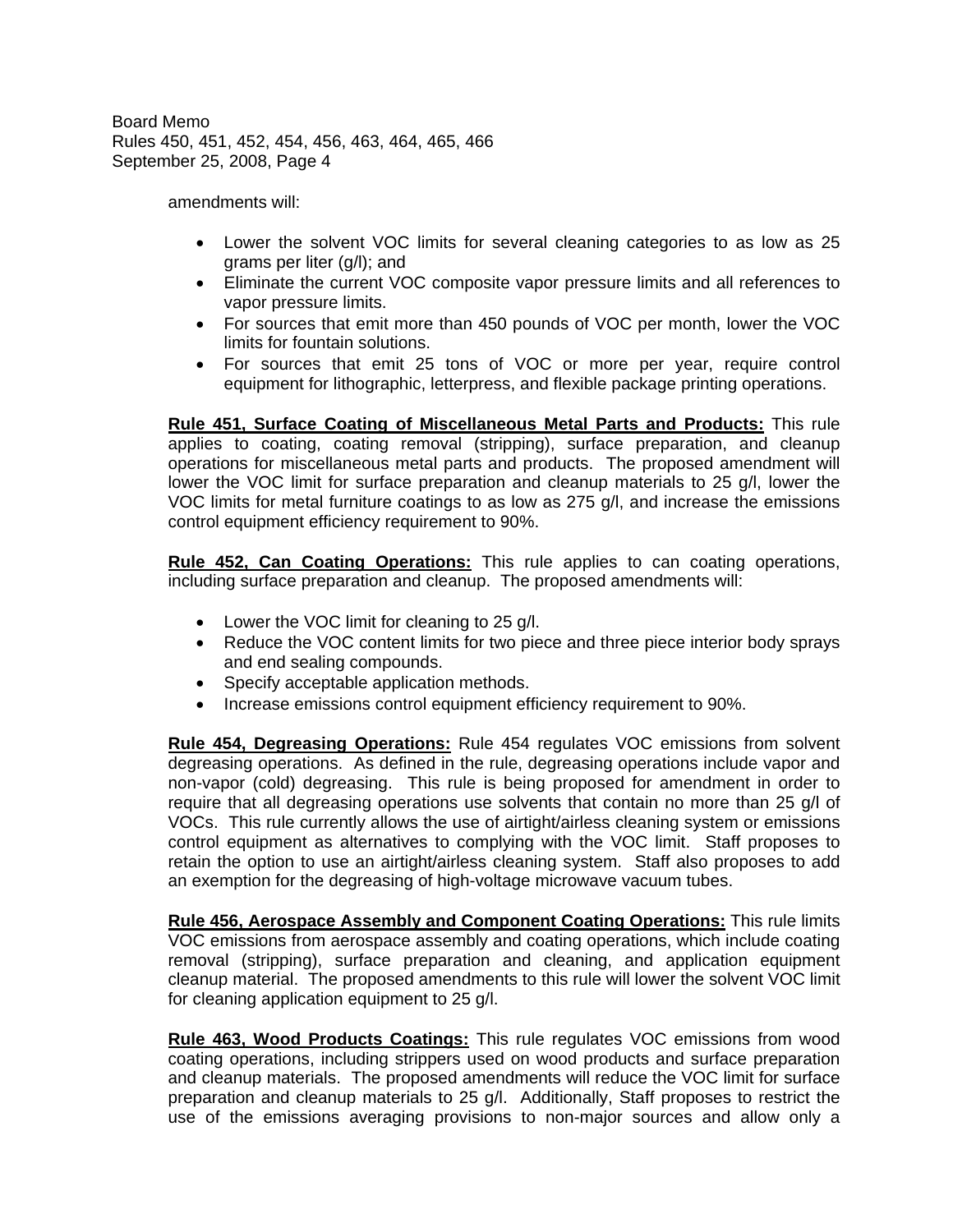maximum of 20 gallons per year of historical reproduction coatings.

**Rule 464, Organic Chemical Manufacturing Operations:** This rule limits VOC emissions from organic chemical plants. Cleanup activities, which include maintenance solvent cleaning and in-line solvent cleaning of process units and piping, are regulated under this rule. The solvent cleaning requirements for Rule 464 are found under the cleanup and storage requirements section. The proposed amendments will reduce the VOC limit for maintenance cleaning solvent to 25 g/l.

**Rule 465, Polyester Resin Operations:** This rule regulates emissions from polyester resin operations. Polyester resin operations include but are not limited to bathtub, shower, and sink manufacturers, spa and boat manufacturers, and tomato bin manufacturers, and include cleaning materials. The proposed amendments will reduce the VOC limit for cleaning materials to 25 g/l. Additionally, Staff proposes to increase the emissions control equipment efficiency requirement to 90%.

**Rule 466, Solvent Cleaning:** This rule applies to cleaning activities such as the cleaning of electrical and electronic components, medical devices and pharmaceuticals, and architectural coating application equipment, that are not regulated by the industryspecific coating/solvent cleaning rules (Rules 450, 451, etc.). The proposed amendments will:

- Lower the solvent VOC limits for several cleaning categories to as low as 25 g/l, and
- Add a new VOC standard of 200 grams per liter for the sterilization of food product manufacturing and processing equipment.
- Add an exemption for the cleaning of high-voltage microwave vacuum tubes.

#### **Impact on Businesses and Public**

The proposed solvent cleaning rule amendments will apply to various industry-specific solvent cleaning operations. The majority of the proposed solvent cleaning limits are not expected to result in additional costs to the industry because compliant products, which have been readily available for some time, do not cost more than the materials currently used.

The overall cost effectiveness of the rule amendments is \$3.70 per pound of VOC reduced for proposed Rule 450 and \$3.70 per pound of VOC reduced for proposed Rule 466. This value is within the range of costs imposed by previous District rules (\$1-18 per pound in today's dollars). Proposed Rules 451 and 456 are expected to yield cost savings. No cost increases are expected for the other five proposed rules.

Staff determined that no sources will be affected by the proposed CTG-recommended rule changes or other EPA-recommended changes. All sources subject to the CTGbased requirements are already in compliance with the proposed requirements. Many of the proposed CTG-based changes either involve operations that are not conducted by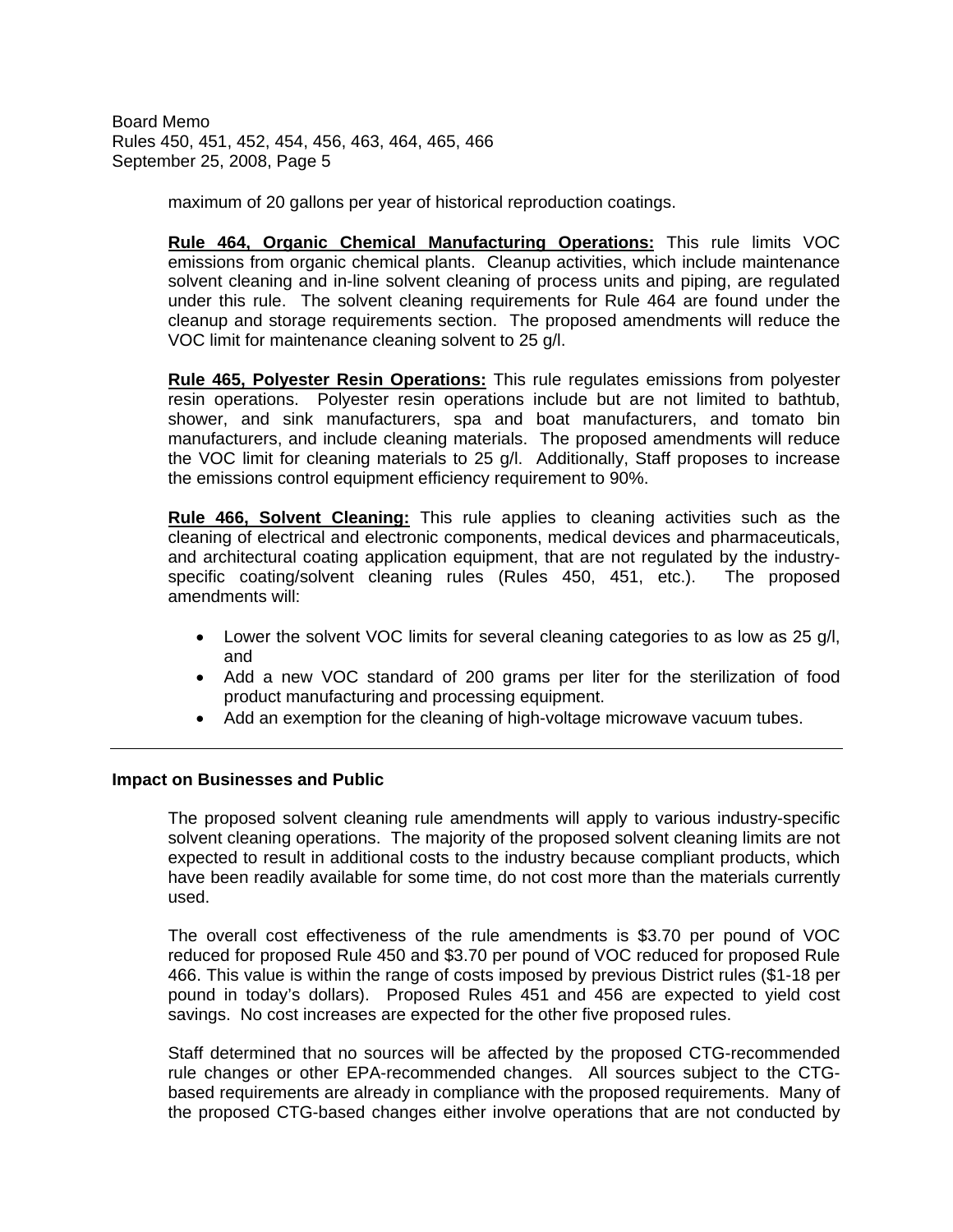> any sources within the District, or apply to sources larger than those currently in operation.

#### **District Impacts**

The proposed amendments are not expected to result in additional costs to the District. Sources affected by the rule amendments are already subject to requirements under the existing rules.

### **Emission Impacts**

The proposed amendments will achieve an emission reduction of at least 195.6 tons per year of VOC. A discussion of the emission reductions for each individual rule is included in the staff report (Attachment C of this Board package).

## **Environmental Review and Compliance**

Staff finds that the proposed rules are exempt from the California Environmental Quality Act as an action by a regulatory agency for protection of the environment (Class 8 Categorical Exemption, Section 15308 State CEQA Guidelines) and because it can be seen with certainty that there is no possibility that the activity in question may have a significant adverse effect on the environment (Section 15061(b)(3), State CEQA Guidelines).

California Public Resources Code (Section 21159) requires an environmental analysis of the reasonably foreseeable methods of compliance. Compliance is expected to be achieved by the replacement of current cleaning solvents with compliant products. Compliant products may contain higher levels of exempt compounds, but these exempt compounds are generally less toxic than the VOC solvents they replace. The proposed rules will not increase emissions and will not cause any other significant adverse effects on the environment; therefore Staff has concluded that no environmental impacts will be caused by compliance with the proposed rules.

#### **Public Outreach**

Staff conducted a public workshop on April 28, 2008. The noticing for this workshop included:

- 3,409 notices mailed to all permitted stationary sources, printing facilities listed in the Sacramento County business directories, automotive repair shops listed in the Bureau of Automotive Repair database;
- A display ad in the Sacramento Bee; and
- Notices mailed to those who have requested rulemaking notices.

Several individual meetings were held with affected businesses and industry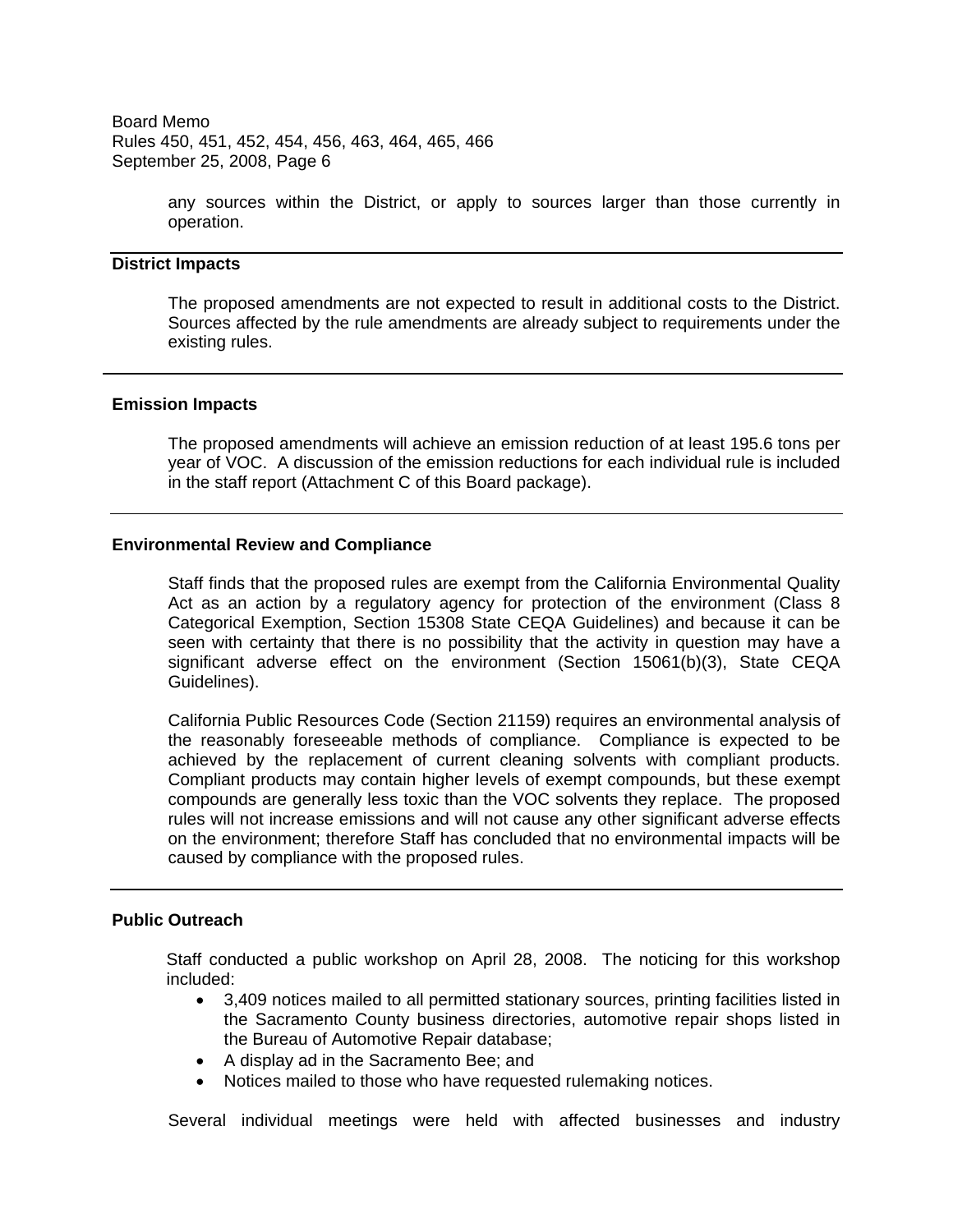> representatives, including SMUD, Dome Printing, Printing Industries of California, and Lyondell Chemical Company. Staff also made phone calls to individual sources to determine whether the new CTG-based requirements and other changes proposed after the workshop would impact those sources.

> A notice of public hearing was published in the Sacramento Bee on August 25, 2008. The notice was also mailed to attendees of the public workshop and to the mailing list that was developed for the public workshop.

## **Changes Made in Response to Comments**

Staff received several comments from the workshop, comments from meeting with members of industry, and written comments submitted after the workshop by industry, the Air Resources Board, and EPA. A summary of the comments and Staff's responses is included in Appendix D of the staff report (Attachment C of this Board package). Written comment letters are included in Attachment D.

At the public workshop, Staff proposed an effective date of January 1, 2010, for several application equipment cleaning categories in proposed Rule 450, Graphic Arts Operations. Staff received several requests from the printing industry to extend the effective date to allow additional time for the industry to successfully transition to lower-VOC products. Staff accommodated these requests and delayed the effective date by one year, to January 1, 2011.

In response to other comments, Staff has revised the proposed recordkeeping requirements in Rule 450 that include separate records for newsprint and non-newsprint substrates. The proposed language now does not require separate records to be maintained for presses that use solvents that meet the more stringent VOC limits.

In response to comments from a source, Staff included an exemption in Rule 454, Degreasing Operations, for the cleaning of high-voltage microwave vacuum tubes. Staff had proposed a similar exemption for such devices in Rule 466, Solvent Cleaning, which covers handwiping. The proposed exemption in Rule 454 will allow the source to effectively clean these devices by soaking them in solvents in addition to handwiping. Staff conducted research and agreed with the source that the use of low VOC solvents for cleaning these devices is technologically infeasible.

In response to comments from an aerospace coating source, Staff extended by one year the requirement to use solvents containing 25 g/l or less of VOC to clean application equipment in Rule 456, Aerospace Assembly and Component Coating Operations. Until two years after the date of adoption, aerospace coating operations will be allowed to continue to use enclosed gun cleaners in lieu of complying with the VOC limit. The source demonstrated the need for this extension to allow sufficient time to test and requalify substitute solvents for aerospace coatings, including multi-part epoxies and polyurethane materials.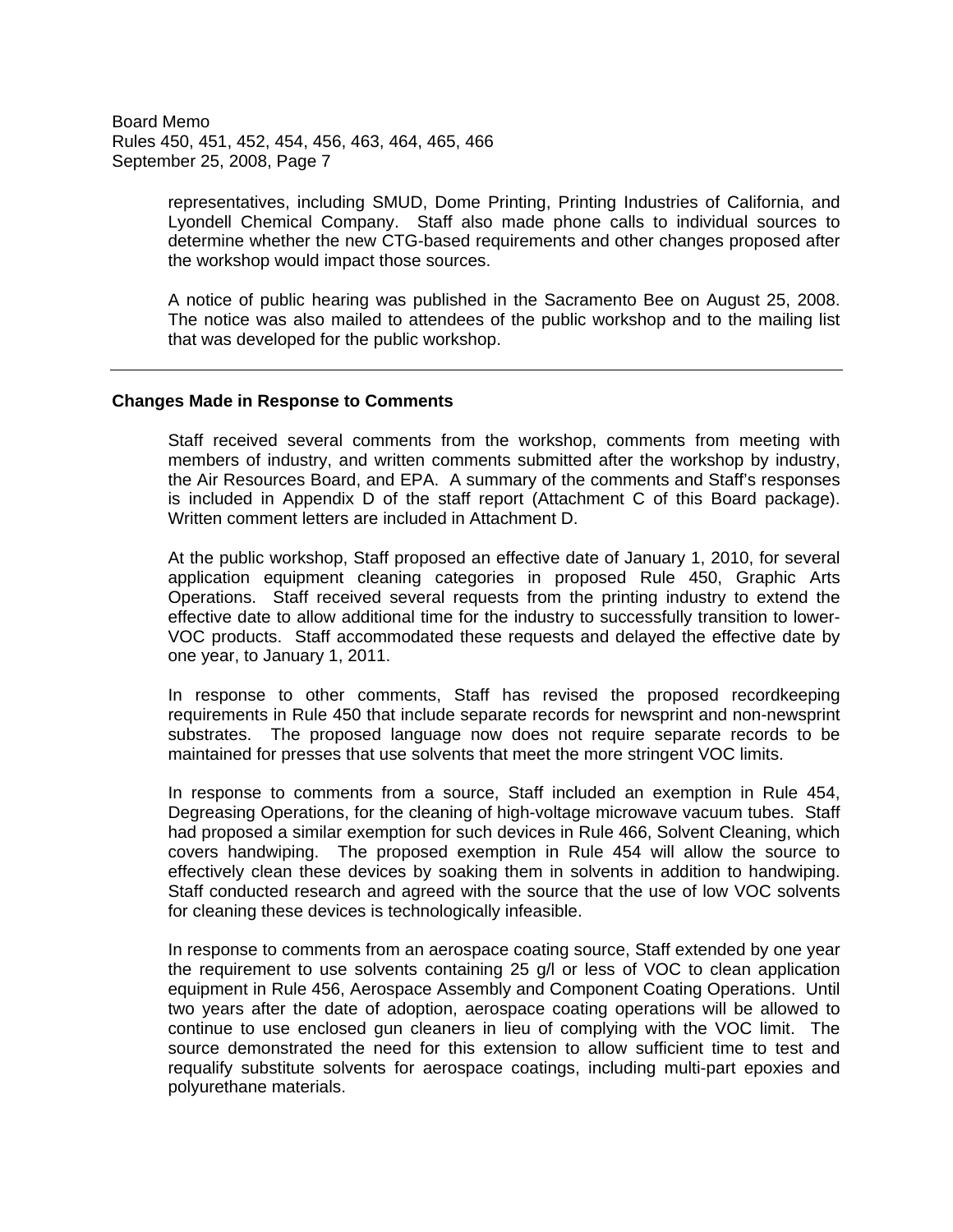> Other changes include revisions to rule language to clarify intent, changes made in response to potential approvability issues identified by EPA, changes made to address RACT requirements, and specific changes recommended by CARB.

> The Printing Industries of California submitted comments on Rule 450 requesting that the District: 1) remove the current provision that limits the usage of metering roller/printing plate cleaners to 15% of the volume of blanket/roller washes, and 2) retain the option to use solvents with low vapor pressure instead of solvents with low VOC content. Regarding the first request, Staff has already proposed to sunset the 15% limitation at the same time as the new VOC limits for metering roller/printing plate cleaners take effect, and has included an exemption for sources that can comply with the future VOC limits earlier. However, the 15% limitation that has been in effect since March 23, 2000, must stay in place until the more stringent VOC limits take effect to avoid a relaxation of the current rule. Regarding the second request, Staff has determined that the emission reductions that will be achieved from the use of solvents meeting the proposed VOC limits are much greater than could be achieved through the use of low vapor pressure solvents. The VOC content limits have already been demonstrated to be feasible in the SCAQMD. Therefore, Staff has not changed the proposed rule in response to these comments.

> SMUD submitted a comment on Rule 466 requesting that the District provide an exemption for the cleaning high-voltage gloves, hot sticks, rubber blankets, line hoses, mechanical jumpers, insulator covers, and high-voltage test equipment leads. These items protect personnel from electrocution while working on energized circuits or equipment, and SMUD is concerned that lower VOC-content products may not clean the surface as thoroughly and leave a residue allowing tracking and flashover of the device. Staff has determined that compliant products (aerosol products) are readily available and have been successfully used by electrical utilities in SCAQMD. These aerosol cleaners are exempt from Rule 466 when used in quantities of 160 fluid ounces or less per day. Therefore, Staff has not changed the proposed rule in response to this comment.